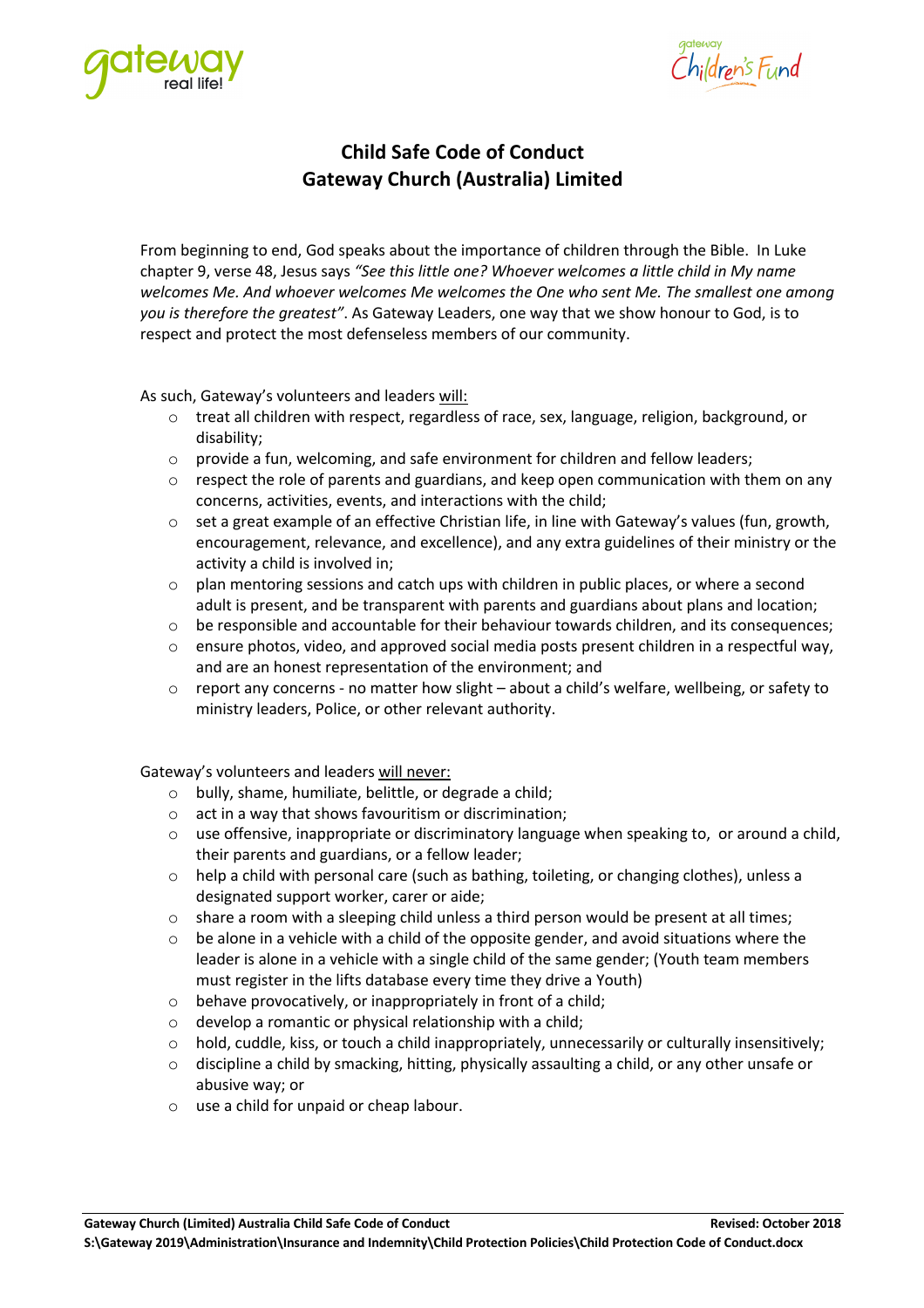

# **Child Protection Policy Gateway Church (Australia) Limited**

### 1. Definitions

In this policy, the following definitions apply:

*Child/children:* any person under the age of 18, or a person between the ages of 18 and 19 who has been signed into a Gateway program as a participant by a parent or guardian.

*Gateway:* any churches, ministries, programs – including overseas programs – run by Gateway Church (Australia) Limited, regardless of state or country of operation.

*Staff:* any Pastors, paid staff, lay leaders, volunteers, interns, consultants, guests, contractors, donors, or sponsors of Gateway or its associated ministries.

*Gateway Leadership:* the Senior Pastor, Campus Lead Pastor, Campus Executive Pastor, or any member of the Gateway Church (Australia) Board

*Child abuse:* intentional harm inflicted on a child. This may take many forms including:

**Physical Abuse**: Any punishments and physical contact to children like hitting, beating including with a stick or other implement, poisoning, shaking and smothering or forcing the child to work in an unsafe way/environment. These are things that deliberately and negatively affect the physical wellbeing of children.

**Mental Abuse**: Any actions (gestures, words and behaviour) that deliberately affect a child's mental/emotional well-being, for example by bullying them, making them afraid, anxious, annoyed or discouraged.

**Neglect**: Any actions that deliberately neglect to provide the basic needs of a child, including basic health care, supervision, nutrition, education, emotional nurture, and safe housing.

**Sexual Abuse**: Any actions with sexual intent towards children including – but not limited to touching children's genitals, forcing child to watch or take part in pornography, using sexualised language, or coercing the child to have sex.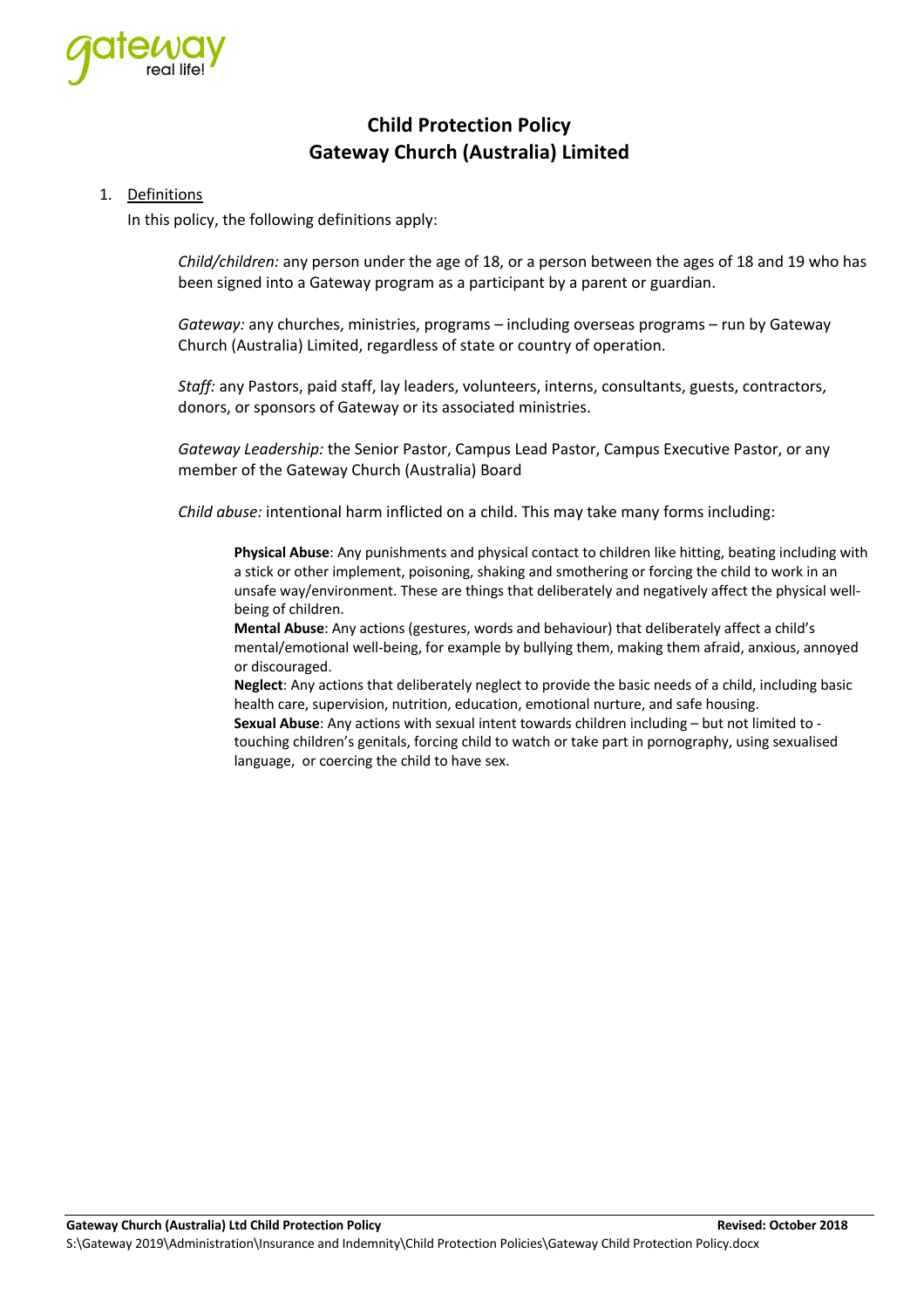

- **Principles** 
	- 2.1. Gateway is committed to the welfare and rights of children. All children under the care of Gateway will be treated with respect regardless of race, colour, sex, language, religion or belief, political or other opinion, ethnic or social origin, disability, birth or other status.
	- 2.2. Gateway's staff will familiarise themselves with this policy, and the guidelines of any Gateway ministries they work in. This both protects children, staff, and volunteers, and provides a safe environment for everyone involved in Gateway ministries and events.
	- 2.3. Gateway will adopt best practice policies and approaches to avoid any form of child abuse, and comply with all relevant local legislation on child rights and welfare in order to provide what is in the best interests of the child. This includes mandatory reporting to appropriate authorities including Police, and state child welfare organisations or the commission for children and young people.
	- 2.4. Gateway staff will give respect and dignity to all children in their care. Children's leaders are encouraged to be good role models and child focussed ministries will provide additional guidelines on appropriate conduct for their ministry environment.

#### **3. Communication and education:**

- 3.1. Gateway is committed to educating its staff and volunteers about the importance of child protection so that children are protected from abuse.
- 3.2. Gateway actively encourages the development of child protection guidelines that further extend this policy in each ministry area, including in all overseas operations.
- 3.3. This policy will be reviewed every two years and any ministry guidelines will be updated accordingly.
- 3.4. Gateway staff will receive initial training on this policy and any ministry guidelines that apply to them on commencement with a ministry area that works with children.

#### **4. Behavioural Protocols:**

- 4.1. All staff are expected to treat all children and other staff with respect and dignity. Inappropriate, harassing, abusive, sexually provocative or demeaning language or behaviour towards children will not be tolerated.
- 4.2. All staff working in a ministry focussed on children must sign a statement to say that they have read the Child Safety Code of Conduct, and any associated ministry guidelines, will respect and follow them, and understand that action will be taken in cases of inappropriate behaviour, which may include suspension of their involvement in an activity, termination of their role, and Police or other government agency involvement.
- 4.3. Each ministry that works with children will have guidelines on what forms of discipline can be used, encouraging primarily verbal discipline and withdrawal of privileges. Discipline will not involve any form of corporal punishment.
- 4.4. Whenever possible, there should always be two adults in a room when working in the proximity of children.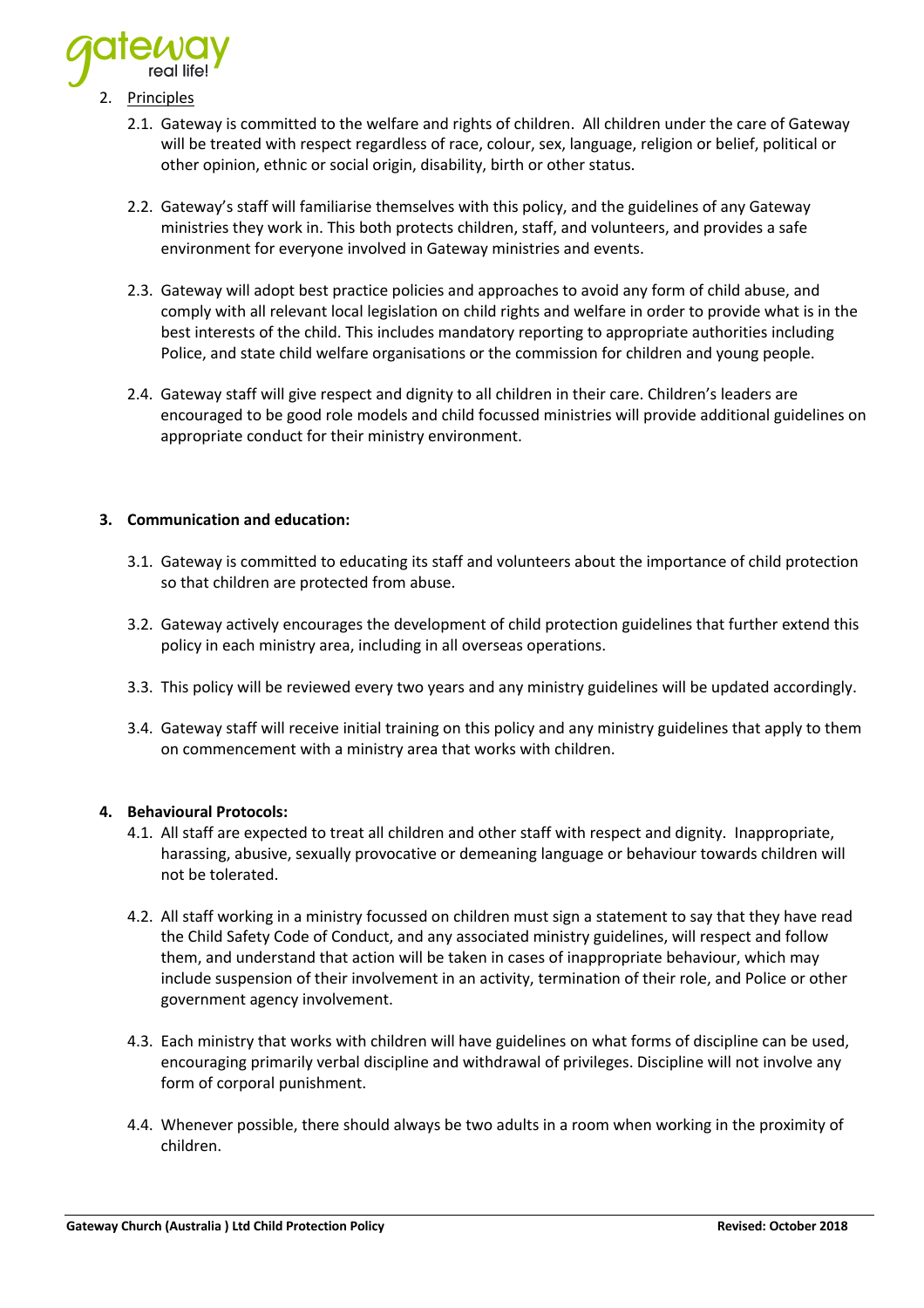

- 4.5. Sleeping close to unsupervised children will not be allowed unless a third person would be present at all times.
- 4.6. No child will be engaged in any form of sexual activities or acts. Adults will always be responsible for their own behaviour and cannot blame the child regardless of the child's behaviours.
- 4.7. Gateway's computers, network (including wifi), mobile phones, video and digital cameras will be used appropriately, and will not be used to exploit or harass children or to access or produce child pornography through any medium.
- 4.8. If this policy is not followed, the Police will be immediately notified of the issue if appropriate, and the adult involved will be disciplined and may lose their role or volunteer position.
- 4.9. Gateway staff are required to bring any concerns of children's distress, abuse or potential abuse within the organisation, to their ministry leaders.

#### **5. Recruitment and Screening**

- 5.1. Following the correct recruitment and screening process is equally important for staff, and any other person who may intermittently be working with or around children.
- 5.2. Any person involved with children (regardless of the duration of the activity) will require a Working with Children Check (WWCC) and will ensure that Gateway is added as a business prior to commencement of working with children. Failure to provide proof of a WWCC, or a negative outcome on a WWCC will mean the person is not to be involved in any child-related activity.
- 5.3. All Gateway staff are required to have a current WWCC check as a condition of their employment. A negative outcome will be grounds for termination.
- 5.4. Ongoing volunteers for a ministry focussed on children will complete additional stages of assessment for suitability, which include:
	- a) Completion of an application form, including name, date of birth, occupation, and previous experience working with children;
	- b) WWCC details; and
	- c) Provision of two referees, at least one of which is outside of Gateway. If the applicant has previous experience working with children, referees from these roles prioritised as contacts.
- 5.5. Referees should be given an opportunity to express concerns that they may not be happy to put in writing.
- 5.6. Referees should be specifically asked if there have been any formal or informal complaints or investigations against the applicant, regarding children.
- 5.7. Referees should be specifically asked if they would again involve the applicant in a child-focussed program.
- 6. Any failure to comply with the requirements of this policy (such as not maintaining a current Working with Children Check, or not attending re-training) will result in the staff member being unable to continue in their role until they have met the requirements.

#### **7. Responses to Allegations**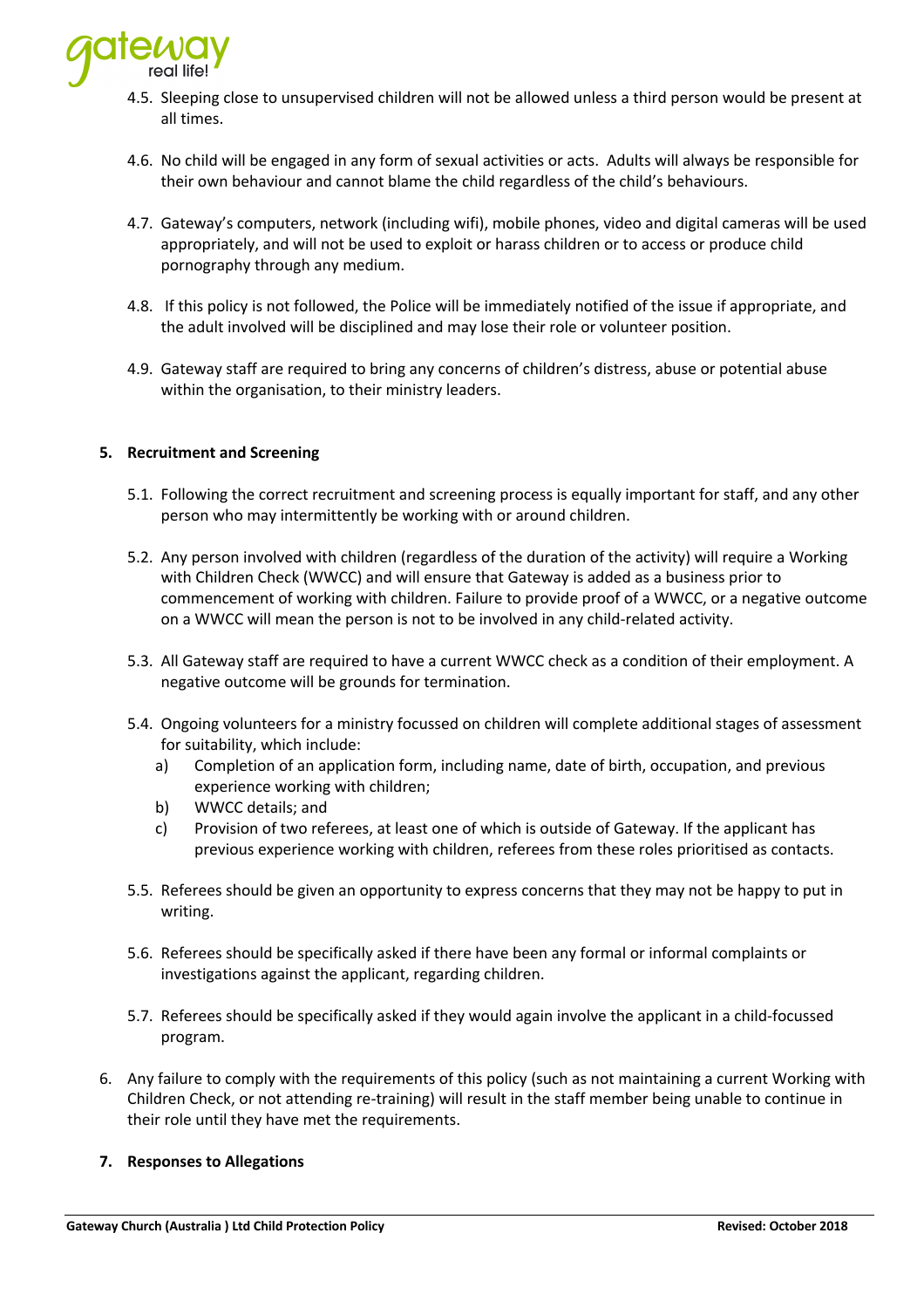

- 7.1. Any Gateway staff member should immediately notify their ministry leaders of any of the following situations:
	- a) allegation or reasonable belief that a child is being physically, or sexually abused by a parent, caregiver, guardian, or Gateway staff;
	- b) allegation or reasonable belief that a child is in an inappropriate relationship with any other adult; or
	- c) allegation or reasonable belief of a romantic or sexual relationship or sexually related contact between a child and a Gateway staff member.
- 7.2. Ministry leaders are mandated to report child sexual abuse concerns directly to the Police. There will be no repercussions for any Gateway staff for doing so.
- 7.3. Gateway staff who are designated mandatory reporters due to their professional duties should report any child welfare issues in accordance with the reporting requirements for their role and in their state. There will be no repercussions for any Gateway staff for complying with these requirements.
- 7.4. Where a ministry leader has been informed of a situation outlined in 7.1 or any other similar situation of concern or inappropriate behaviour towards a child, the ministry leader will report this to the Campus Lead Pastor at the earliest possible opportunity.
- 7.5. Following on from 7.4, the Campus Lead Pastor or Risk Management Officer will then notify the Gateway Leadership Board, who will designate a person to take responsibility for the investigation and provide recommendations for appropriate actions. In these situations, the designated investigator will ensure the following:
	- a. Both child and the adult involved will be treated with respect from the start of the process to the end.
	- b. Any external advice is sought or organisations notified as necessary. This may include engaging legal advisors, or any other organisations with relevant experience, or notification of police, insurers, or appropriate agencies. These approaches will only be made under the strictest confidence, bearing in mind the sensitivity of the situation.
	- c. Designate a person (ordinarily the Campus Lead Pastor) to liaise with the media and the Police.
	- d. Any conversations with the child will take place with a parent or guardian present at all times.
	- e. Records should be made of all facts, conversations, or other evidence related to the investigation and these should be carefully and confidentially filed.
	- f. The relevant Embassy should be informed if a foreigner is involved.
	- g. At the conclusion of the investigation, the report and recommendations of the investigator will be presented to the Gateway Leadership Board in an extraordinary Gateway Leadership Board meeting. Their deliberations and decisions on recommended actions are to be fully documented in the Minutes of the meeting.
	- h. Gateway may turn over any records associated with an investigation to police, state child protection services, or any other organisation as legally required.